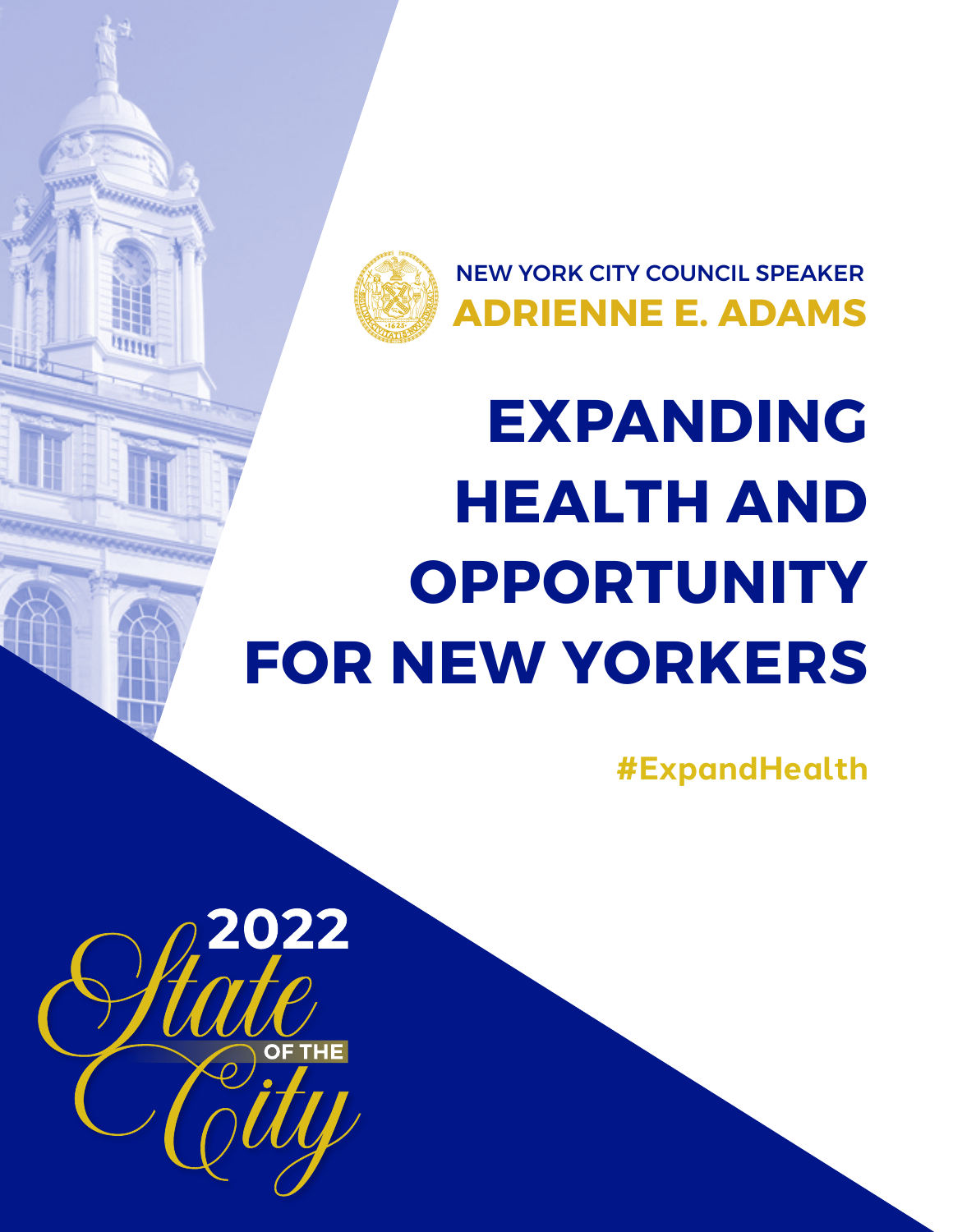**Experience are in the third year of a pandemic, which has exposed many of the fault-**<br>lines in our City and exacerbated historical inequity in investment for certain<br>mental health crisis, the disparities in access to qual **lines in our City and exacerbated historical inequity in investment for certain neighborhoods, especially in Black and Brown communities. Addressing these gaps is key to the health and safety of our entire City. Whether it is the current housing, educational and economic opportunity, or investments in our youth and older adults, if ignored, these issues can have a long-lasting impact on the City's residents, businesses, and institutions. The strength and well-being of our City's communities is intrinsically linked to our investments in key programs and services. By investing in New Yorkers as the engine of our City, with a focus on equity, we can ensure communities are strong and secure our recovery and safety in a holistic manner.** 

**COVID-19 has taken the lives of over 40,000 New Yorkers. The last two years have illustrated how individual health is tied to the collective well-being of communities and our city. The lessons of this pandemic call for reimagining how we achieve safety for all New Yorkers through the lens of health, with an expanded definition that is holistic and represents the well-being of communities - access to affordable housing, medical and mental health care, food security, parks and recreational space, education, and opportunity. This recognizes that when a community is healthy and well, it is a powerful, resilient force to overcome challenges, prevent crime, and achieve safety. People are living in healthy conditions when they have access to the necessary resources, dignity, and opportunity to reach their full potential and thrive.** 

**The following proposals focus on expanding health and well-being to promote a safer New York City and successful recovery from the pandemic:** 

# HOUSING

| 1. Adding \$4 billion for Affordable Housing in Fiscal Year 2023 Budget. |
|--------------------------------------------------------------------------|
| <b>2. Prioritizing Supportive Housing.</b>                               |
| 3. Including Affordable Homeownership in Housing Plan.                   |

# PHYSICAL + MENTAL HEALTH

| <b>1. Tackling Medical Care Disparities</b>                                       |  |
|-----------------------------------------------------------------------------------|--|
|                                                                                   |  |
|                                                                                   |  |
|                                                                                   |  |
| 5. Expanding Access to Parks and Recreational Space for Underserved Communities11 |  |

# EXPANDING OPPORTUNITY

| 1. Investing in our Youth.                             |      |
|--------------------------------------------------------|------|
| <b>2. Supporting Economic Opportunity and Mobility</b> |      |
|                                                        | - 14 |

#ExpandHealth 2022 *State@city*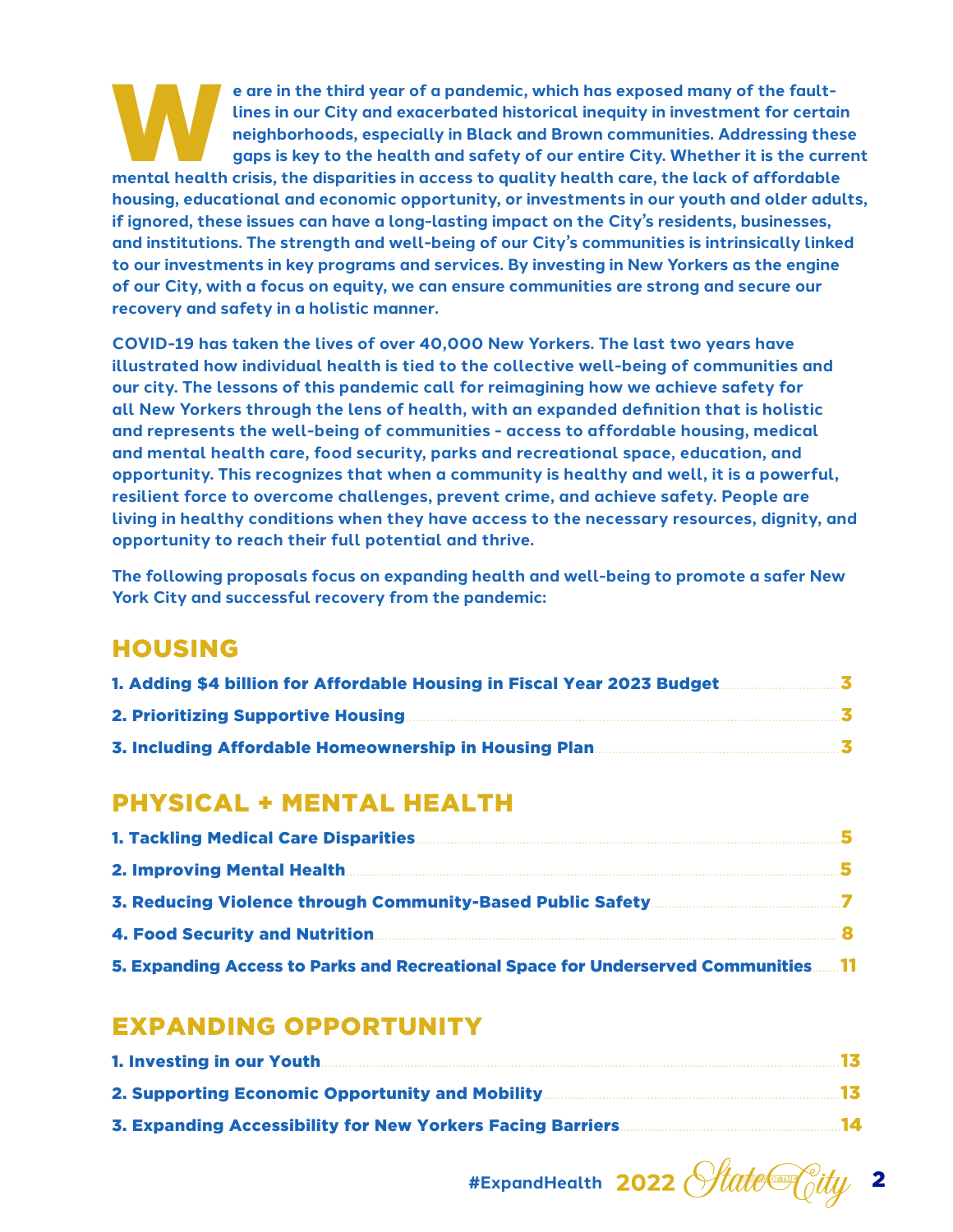# HOUSING

New York City is experiencing a housing crisis. The recently released Housing Vacancy Survey for 2021 indicated a rental vacancy rate of 4.53 percent, which permits the Council to designate a housing emergency that maintains rent stabilization. For housing units at the deepest level of affordability, the survey found a less than one percent vacancy rate, confirming the lack of adequate affordable housing available to New Yorkers. Yet, New Yorkers have expressed that housing is their top priority for creating safer neighborhoods in the largest public policy survey of New Yorkers in the City's history. Stability is out of reach when so many New Yorkers lack access to housing entirely, are severely rent-burdened, or are housing insecure. There are several immediate steps that need to be taken to address these issues.

## 1. Adding \$4 billion for Affordable Housing in Fiscal Year 2023 Budget

The Council calls for adding \$4 billion to the Fiscal Year 2023 capital budget in order to develop and preserve more affordable and supportive housing, including support for New York City Housing Authority (NYCHA) developments. This commitment would provide an additional \$2.5 billion to the Department of Housing Preservation and Development (HPD) and \$1.5 billion for NYCHA.

## 2. Prioritizing Supportive Housing

There is no path to address homelessness if the City doesn't increase affordable and supportive housing. Supportive housing should increasingly be the solution for those experiencing challenges with homelessness, mental health, and re-entry from the justice system. The housing-first model provides permanent, affordable housing with on-site services to help individuals and families access health and stability. Its proven effectiveness deserves support over continued spending on congregate shelters that the unhoused frequently reject. Supportive housing has been

shown to be more effective not only to solve homelessness, but to also increase surrounding property values, provide construction jobs, and decrease neighborhood crime. Despite its ability to help ensure successful re-entry from the justice system, these New Yorkers returning to communities have often been left out of eligibility. In addition to increased funding for HPD to develop supportive housing, the Council calls for the addition of \$28.4 million in the budget to provide one thousand units for justice-involved New Yorkers.

## 3. Including Affordable Homeownership in Housing Plan

Affordable homeownership must be an essential component of the City's housing plan. Speaker Adams helped finance the first new construction of affordable homes through a transfer of distressed property to the Interboro Community Land Trust. The project will provide long-term, affordable homeownership opportunities to sixteen low-to-middle income households. The City needs to expand these opportunities, using HDFCs and land trusts. A newly enacted state law doubles the subsidies available for these projects and should be leveraged.

Existing homeownership also needs to be preserved for diverse communities. The income and racial diversity among the City's homeowners is an asset to neighborhoods, but rising costs pose a serious threat to small homeowners. The Council allowed authorization of the City's tax lien sale, which hurt small homeowners facing increased tax and water costs, to expire. It has also called on the Administration to protect small homeowners by providing a \$90 million property tax rebate. The Council will continue its long-term prioritization of homeowner protection initiatives against foreclosure and other threats. The City's legislature realizes that affordable homeownership builds equity and limits speculation in neighborhoods, which benefits all New Yorkers, whether they rent or own their homes.

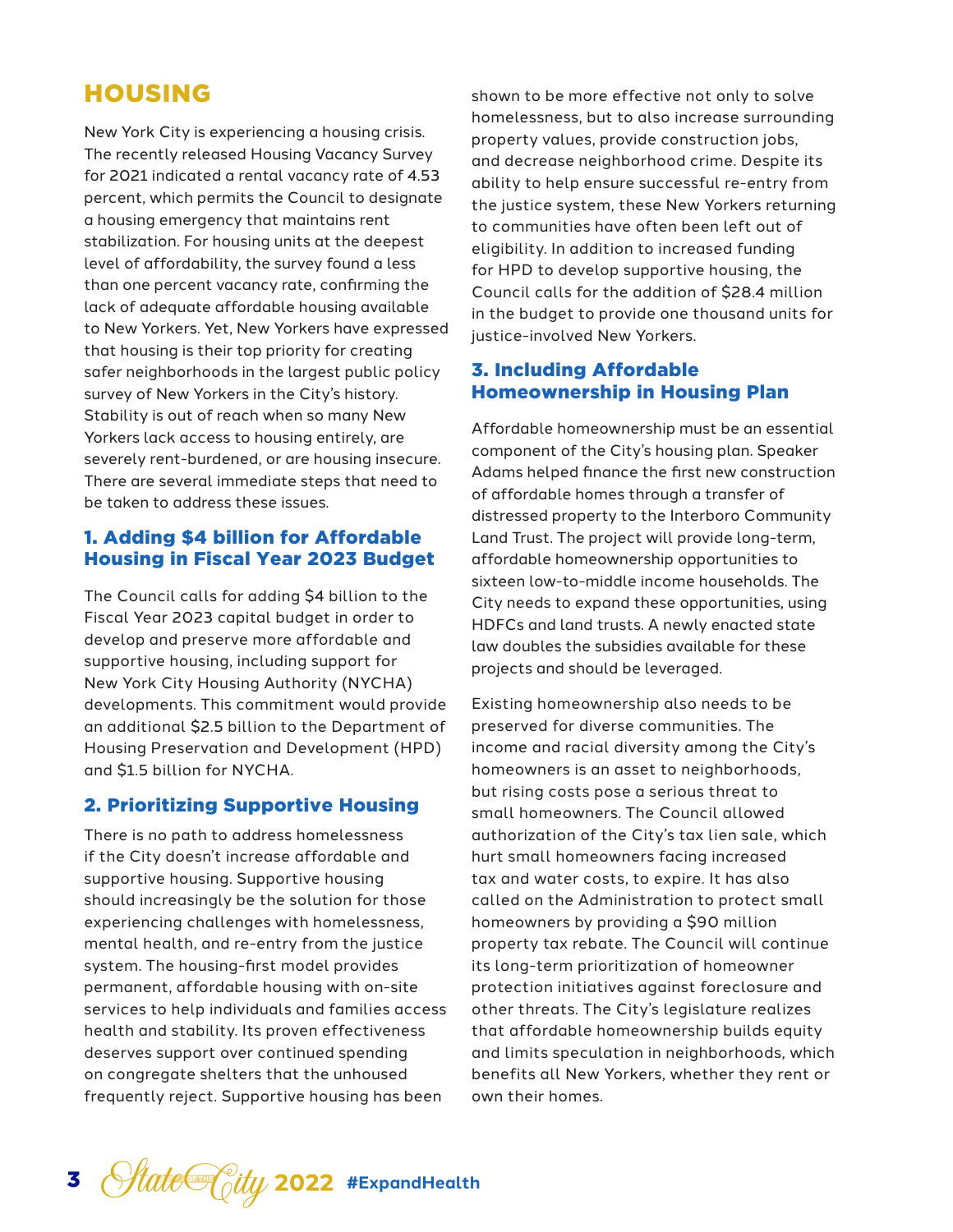# HOME OWNERSHIP BY NEIGHBORHOOD CENSUS TRACT



**#ExpandHealth** 4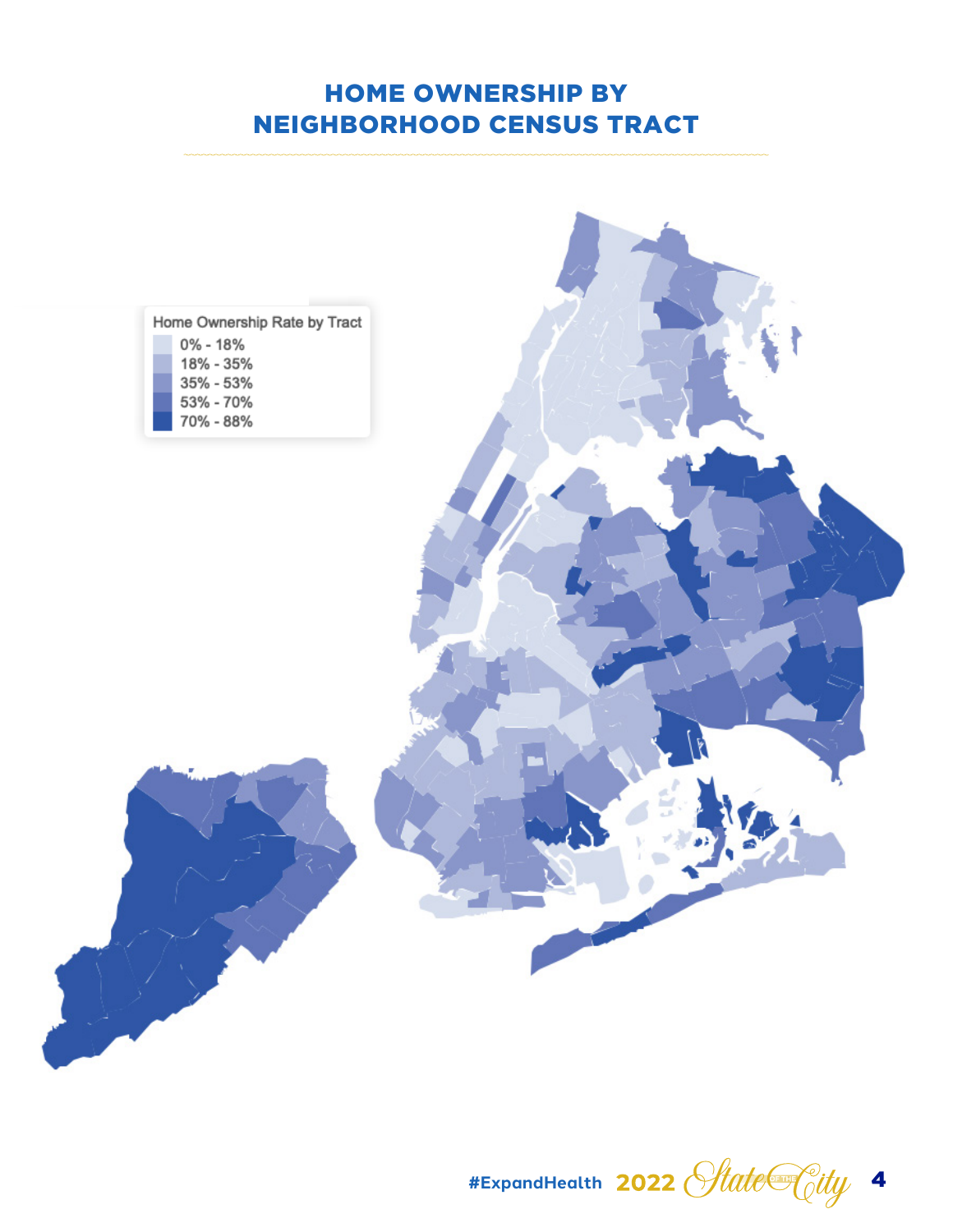# PHYSICAL + MENTAL HEALTH

Too many New Yorkers lack access to health, especially amongst Black communities, immigrant New Yorkers, and low-income and working-class communities. Those who suffered the worst outcomes of COVID-19 had higher rates of infection, hospitalization, and death, largely due to having more preexisting health conditions. In order to ensure safer neighborhoods, the City has to deepen its investments in expanding access to physical and mental health.

## 1. Tackling Medical Care Disparities

Neighborhood Health and Ambulatory Care Centers - The lack of infrastructure to manage physical health in many communities is an inequity that cost lives during the pandemic, and still does. The Council calls upon the Administration to commit \$250 million towards establishing five new Health + Hospitals (H+H) neighborhood health and ambulatory care centers in communities with poor health outcomes that lack sufficient access to healthcare facilities. Building upon recently opened centers in East Tremont, Jackson Heights, and Bushwick, the new centers would provide pediatric and adult primary care, women's health, behavioral health, dental, screening exam, radiology, and optometry services. The Council has proposed these centers for Jamaica/St. Albans, Hunts Point/Soundview, Brownsville/East New York, Canarsie, and Staten Island.

H+H Capital Plan - While every city agency is responsible for developing and maintaining a capital plan, the public corporation that manages the City's public hospitals and health centers has avoided this requirement. The Council will push H+H to maintain a capital plan that focuses on expanding health care access as a matter of policy and practice. Its capital plan will provide transparent criteria towards addressing continued health inequities faced by New Yorkers.

#### Targeting Disparities and Expanding Reproductive Care - The continued

healthcare disparities for women of color, especially Black women, as well as LGBTQIA+ and gender non-conforming New Yorkers remains a major issue across the City. The Supreme Court appears ready to undermine abortion and reproductive healthcare rights at a time when too many already face challenges to accessing care. In the coming weeks, the Council will release a comprehensive package of bills to protect and expand access to abortion and reproductive health care, with accompanying budgetary support.

## 2. Improving Mental Health

One of the greatest health impacts of the pandemic has been on the mental health of New Yorkers. The diversity of needs includes individuals experiencing severe mental health crises in the public transit system or on our streets, older adults suffering from isolation, or New Yorkers harmed by the trauma of the pandemic. Each requires a different model of care and delivery, but the City has an obligation to reach those who are in greatest need. The Council is focusing on ensuring care is accessible to communities, which too often has not been a priority of mental health efforts in the city.

#### Alternative Mental Health Responses

– The Council successfully pushed for the Behavioral Health Emergency Assistance Response Division (B-HEARD) program that responds to mental health emergencies with emergency medical technicians and social workers instead of police to receive \$55 million additional funds in the Executive Budget. The program has been operated by H+H and the Fire Department of New York (FDNY) since June 2021, as a pilot program in North Manhattan, with expansions from five precincts to 11 in November 2021 and March 2022, including areas of North Manhattan and the South Bronx. The program's expansion will provide additional coverage areas, and the Council will engage in stringent oversight to improve the program and require shifts in focus

5 *State* City 2022 #ExpandHealth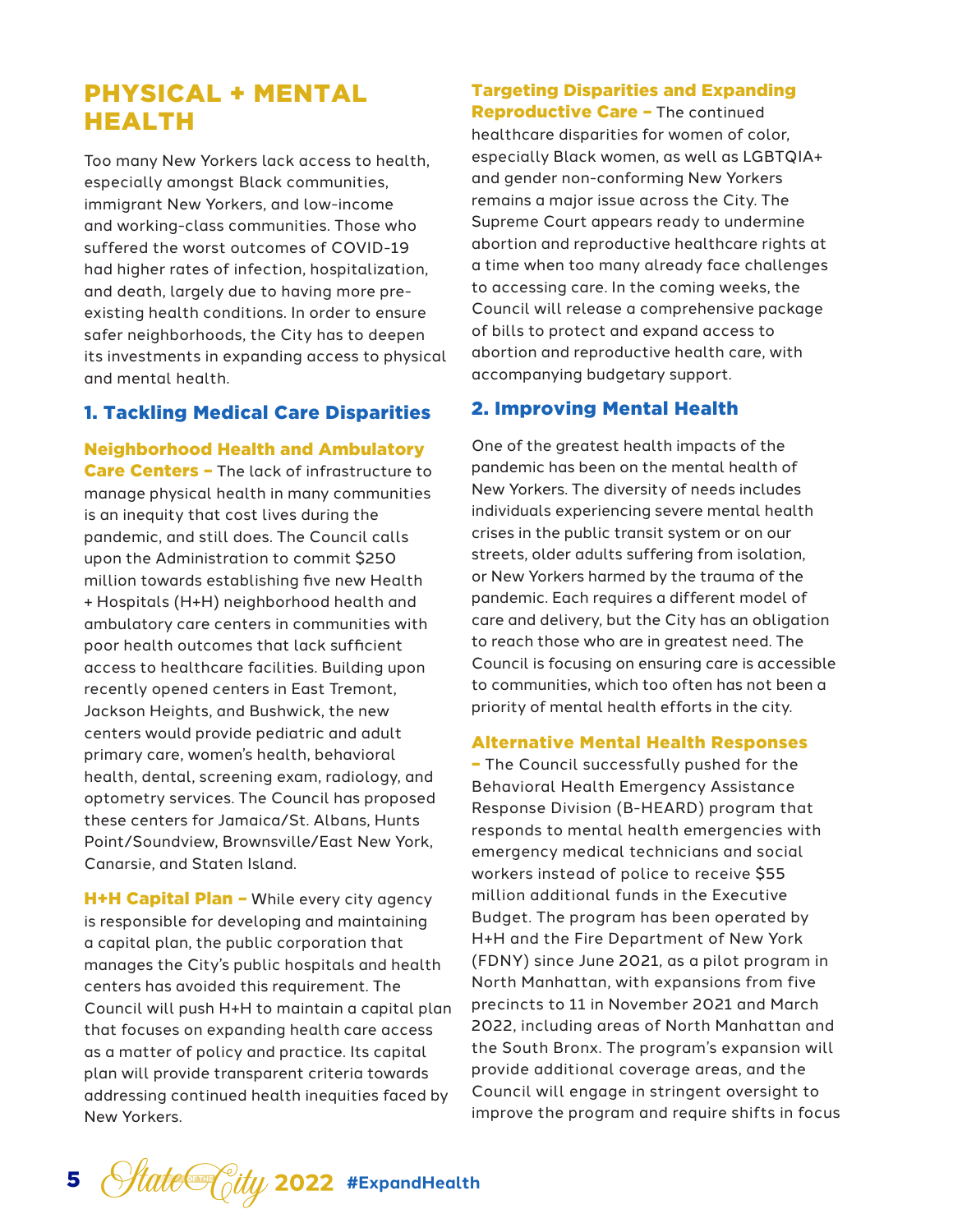and funding to the most effective mental health programs, as needed.

New York State has continued to allocate funding toward important models of mental healthcare that the Council will focus the City's attention on expanding. These include the creation of crisis call centers for a federal government-initiated 988 number that would replace 911 for mental health emergencies. Crisis intervention and mobile crisis teams are other models the State has supported and should receive the City's focus.

The Administration should also perform an analysis to show the impact the program is having on the precincts where it currently operates, including comparisons to other jurisdictions and areas for improvement, and the cost to continue expansion around the City.

Mental Health for Communities Hardest

Hit by COVID - COVID negatively impacted our most vulnerable communities, and they experienced disproportionate deaths, and an increase in economic and social stressors. This has created new and expanded barriers to recovery efforts. The Council has called for the Administration to include \$3 million to expand direct mental health services within the 33 communities hardest hit by COVID-19 in the City budget. To ensure services effectively reach these communities, the Council recommends that programs be available in trusted neighborhood institutions and public spaces, including places of worship and community centers.

**Support for Older Adults - The mental** well-being of older adults has also been adversely affected by the isolation and losses of the pandemic. The Council calls for adding \$8.7 million in funding so that all 108 senior centers that are able to support mental health clinicians are able to add available practitioners and double available hours so more older adults can access counseling. This support for the Department for the Aging's Geriatric Mental Health Program would also help Asian-American elders, who have suffered

due to the rise in hate crimes, and BIPOC and LGBTQIA+ elders access care for their needs.

Counseling and Mental Health for

**Students -** The emotional and social health of public school students has suffered in various ways over the past two years of the pandemic. The Council has demonstrated its commitment to ensure all students have access to social and emotional support programs, including social workers and guidance counselors. Research shows that taking a holistic approach for students not only improves their health and well-being, but also has a positive impact on academic success. The Council calls on the Administration to invest \$14.1 million to hire social workers and guidance counselors at 100 schools in Fiscal 2023, with a plan to reach all District 79 schools by Fiscal 2026. The Council also demands a long-term commitment to expand these resources, ensuring every school and student can access the support necessary to advance their academic, social, and emotional success.

Restorative Justice for Safer and

**Stronger Schools - In addition, restorative** justice practices have demonstrated success in schools across New York City and around the country. Research shows improvement of academic outcomes, a shift in school climate, and overall positive impact on school staff. The Council calls for prioritizing a \$59 million commitment towards expanding the restorative justice practicum in 250 schools in Fiscal 2023, as well as funding restorative justice training for all staff and school community members. The Council will push to grow restorative justice to 500 schools by Fiscal 2024.

Supporting Unhoused Students – In the 2020-2021 school year, more than 101,000 city students experienced homelessness, of which 28,000 spent time in shelters. Of these students, only 52 percent graduated on time, and 60 percent were chronically absent. The Council calls on the Administration to add \$12 million to the Executive Budget to hire 100 shelter-based DOE Community Coordinators to help students

#ExpandHealth 2022 *Hate<sup>C</sup>City*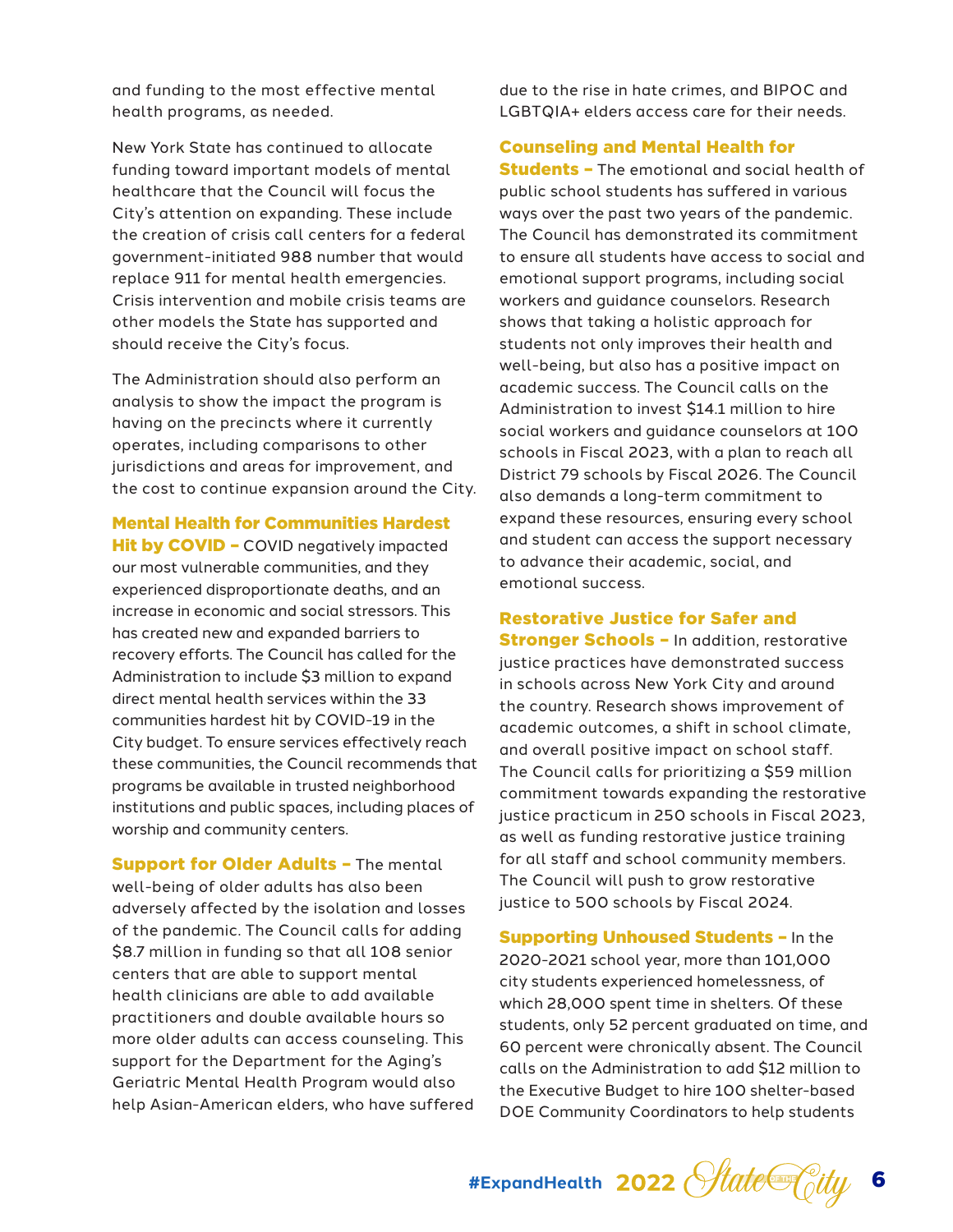who are unhoused get to school every day and receive educational support, while hiring 10 regional managers and two regional support directors to oversee this coordination. The hiring of community coordinators, as dedicated staff to work with this student population and their families in shelters, is necessary to connect them to essential resources, provide guidance in navigating the school system, address attendance barriers, and provide holistic support.

Increasing Cultural Competence – One of the greatest barriers to mental health care for many communities is the lack of culturally competent practitioners and services. There are too few mental health professionals of color and those equipped to support immigrant and LGBTQIA+ New Yorkers. This remains a major obstacle to overcoming issues of stigma that leaves too many communities without access to care. The Council will convene a working group of stakeholders, leveraging CUNY and civil service system leaders, to expand a more diverse pool of mental health professionals that increase access to care.

## 3. Reducing Violence through Community-Based Public Safety

New York City has experienced increased violence during the pandemic, similar to many other cities across the nation. While the number of homicides is still lower than the deadliest years of the past, the impact for any New Yorker, family, or community harmed by violence is greater than numbers can reflect. Yet, the same communities that historically suffered from health disparities and underinvestment, and most harmed by COVID-19, are those experiencing the greatest impacts of the violence. These communities have long faced these conditions, even when the City was considered at its safest, but they received little attention or support. The City continues to focus too little attention and effort on helping these communities most harmed by violence.

Violence is a public health crisis. It must be a top priority to advance health-based approaches proven to be effective solutions at reducing violence.

Trauma Recovery Centers – New York City has to prioritize addressing the trauma that violence inflicts on victims and families in communities that experience it most. The trauma left behind by violence creates worse outcomes for an individual's overall health when it remains unaddressed, and only perpetuates cycles of violence in communities. Too often, these victims of violence and communities are not substantially supported in their recovery. Many victims in communities of color are blamed for their own victimization or just simply disregarded. Access to victim services is often out-of-reach, ill-equipped, or unable to provide trauma-informed care that best serves the victims who need it.

The Council plans to establish New York State's first trauma recovery centers (TRCs) in our city to address this public safety priority. By allocating more than \$8 million in the budget, the Council will create at least one TRC in each borough. TRCs are a national model for investing in the recovery of underserved victims of violence from communities most harmed by violence. They ensure access to a range of wrap-around victim services that increase the likelihood of regaining health and stability, while stopping cycles of violence in neighborhoods. They have been expanding around the country over the last decade in diverse states, from California to Ohio, New Jersey and Florida. New York has fallen behind in serving crime victims to stop cycles of violence, but the Council will pioneer a new approach for New York in our city.

Focused Planning to Scale-Up Crisis Management System - The City has been beset by tragedies stemming from increased violence. Violence prevention and intervention programs that follow best practices have been shown by studies to make neighborhoods safer by reducing violence. The Council helped pioneer the City's establishment and expansion of the Crisis Management System

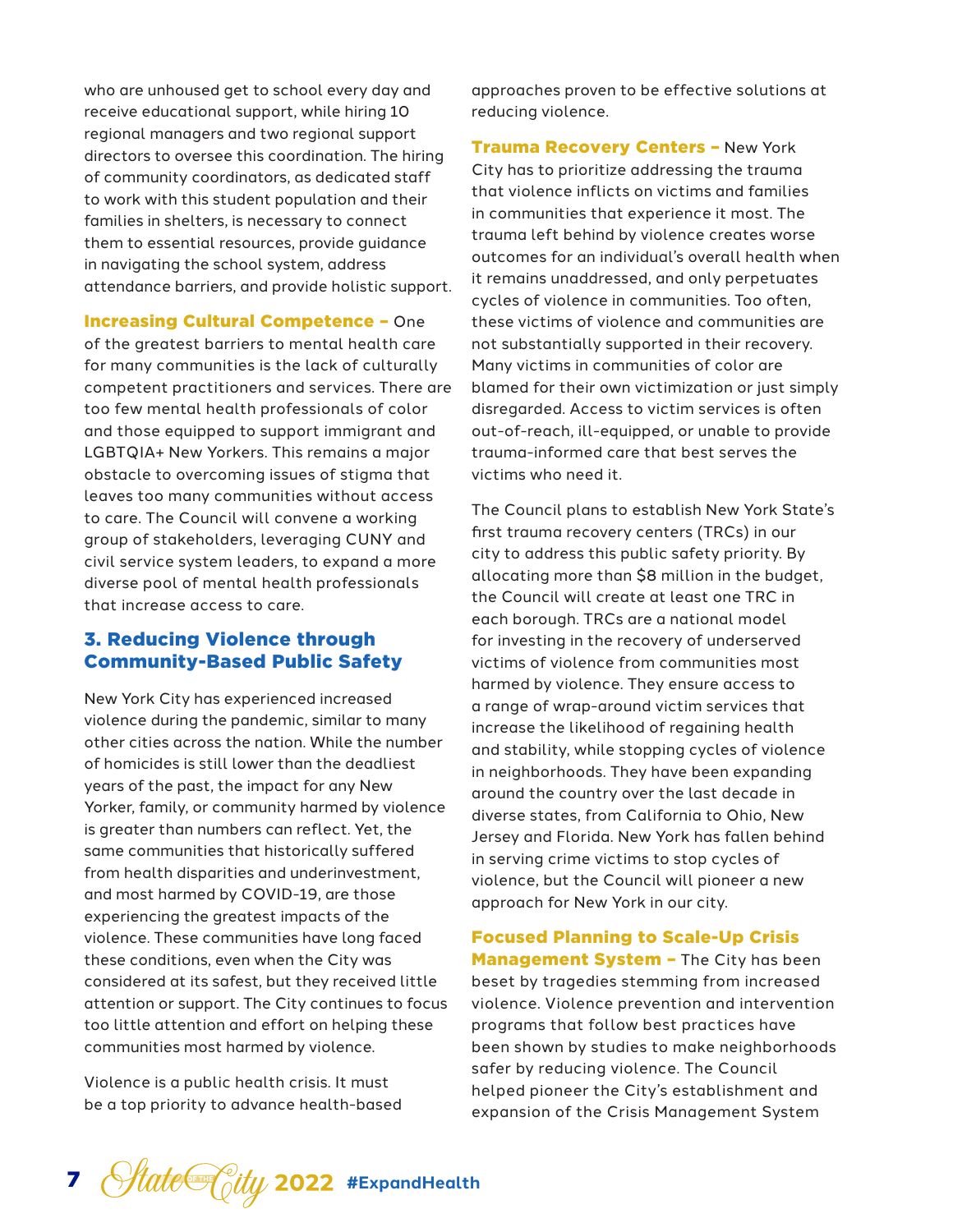(CMS), which has made great strides. Such critical programs need to be brought to scale across the city if we want to achieve the necessary impact to reduce violence. That will require intentional capacity-building and planning investments. The Council will establish a working group of national experts on violence prevention, including many of our local leaders, along with other stakeholders from government to develop a roadmap to reduce violence. With the endorsement of city government, it will develop a workplan for our city to ensure the successful expansion of the Crisis Management System as an equal pillar of our public safety that effectively reduces violence.

#### Community-Based Public Safety

**Programs - Programs that work with Crisis** Management System organizations and local precincts are essential to make neighborhoods safer. They successfully work with local organizations and precinct leaders to facilitate non-policing interventions with young people most at-risk of violence. The Council will invest in these innovative approaches in the budget. It will also be important to support local NYPD precinct leaders committed to these efforts that proactively intervene with young people and don't rely on over-criminalization. These are models for how we can most effectively advance safety in our communities and the city through partnership.

Reducing Hate Violence – Hate violence has risen nationally and in New York City. Whether it was the white supremacist violence that killed nearly a dozen members of Buffalo's Black community or the increased attacks against New York City's Asian, Jewish, Sikh, Muslim and LGBTQIA+ communities, hate violence is leaving too many communities unsafe. The Council has consistently invested in communitybased programs to prevent and respond to hate crimes. The Council urges additional action to enhance these efforts in the face of a continuing crisis, calling for at least \$5 million in additional resources within the budget to support the work of community organizations.

#### 4. Food Security and Nutrition

Food insecurity remains a serious problem in New York City, just as it was at the peak of the pandemic when there were extremely long lines at food pantries. One-third of New Yorkers, including those with children in public schools, skip a meal daily because of a lack of money or resources. Nearly two-thirds of New Yorkers find it harder now to afford groceries than before the pandemic. Food security is fundamental to the health and safety of New Yorkers.

#### Increase HRA's EFAP Baseline Budget

- The Emergency Food Assistance Program (EFAP) has historically provided shelf-stable and limited frozen food items to emergency food providers across the City. The Council's call for the Administration to expand funding for EFAP led to a commitment of \$30 million within the budget, with expanded food offerings that include fresh foods.

#### Continue Recovery Meals for Older

Adults - Supporting older adults with nutritious meals has been critical during the pandemic. The Recovery Meals program, which serves approximately 10,000 older adults, expires at the end of June 2022. DFTA estimates that about 3,000 older adults currently receiving these meals could transition to its Home-Delivered Meals (HDM) program, leaving 7,000 older adults at risk of losing meal services. The Council is urging the Administration to add \$30 million in funding to ensure every older adult who needs a meal next year has one.

#### Fund Home-Delivered Meals for Older

Adults - Additional funding is needed in DFTA's budget to combat hunger for older adults. The Council calls for a \$12.7 million investment that would address the continued demand for the home-delivered meal (HDM) program for older adults, and ensure weekend and holiday meals.

#### School-Based Food Programs – USDA's child nutrition waivers allowed the New York City Department of Education to innovate and

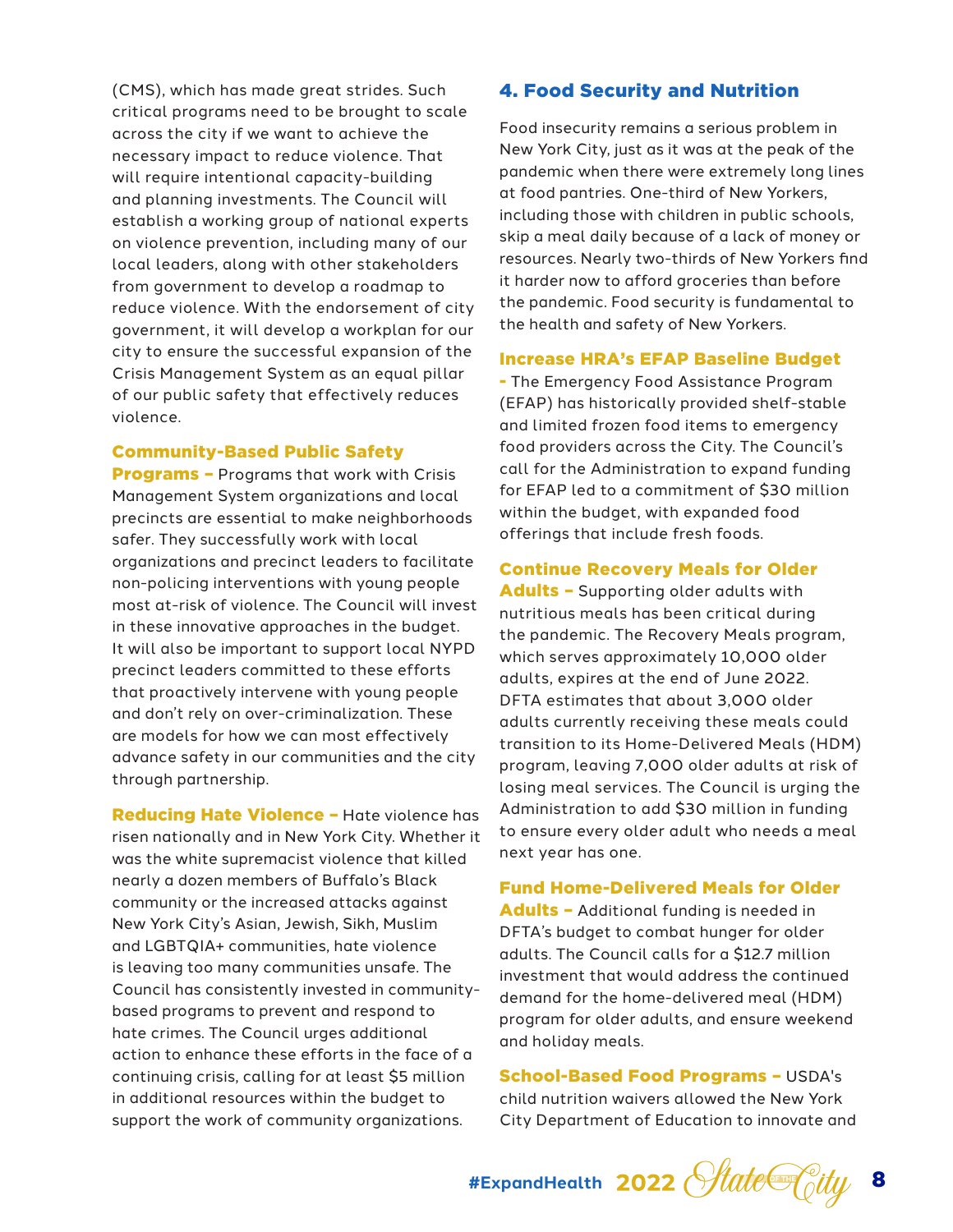creatively approach the logistical challenges of serving meals to students across the five boroughs throughout the pandemic. Last summer, children could pick up multiple days' worth of meals to take home and parents could pick up meals for their children at times that worked with their schedules. Without the flexibility allowed by the USDA waivers, children will need to resume eating at meal sites, which would place a staffing burden on the City's schools and result in less participation by eligible families. As New York City begins planning to feed children over this coming summer and the next school year, the reassurance of renewed USDA child nutrition waivers to enable us to plan amid ongoing uncertainty and difficulty with staffing and procurement is necessary. The Summer Meals program is a vital service to ensure that children have access to food that allows them to thrive, and the waivers will ensure that no child goes hungry this summer. The Council

calls on the Federal government to prioritize renewal of the USDA's authority to issue waivers for the child nutrition programs.

Innovative Food Programs and Capital **Investments - The Council will also advance** pilot programs to establish food pantries and provide fresh food boxes through schools or shelters in high-need areas. The lessons from neighborhood-based mutual aid networks that admirably delivered crucial packages of food to many families during the pandemic can be leveraged to better reach all communities. The Council will also call on the State to create a program to provide food benefits for those not eligible for existing food benefit programs – including anyone over 55 meeting income eligibility. We will also pursue capital budget increases in this year's budget for school kitchen capital projects including kitchen equipment, structural alterations to kitchen spaces, and the addition of air conditioning.

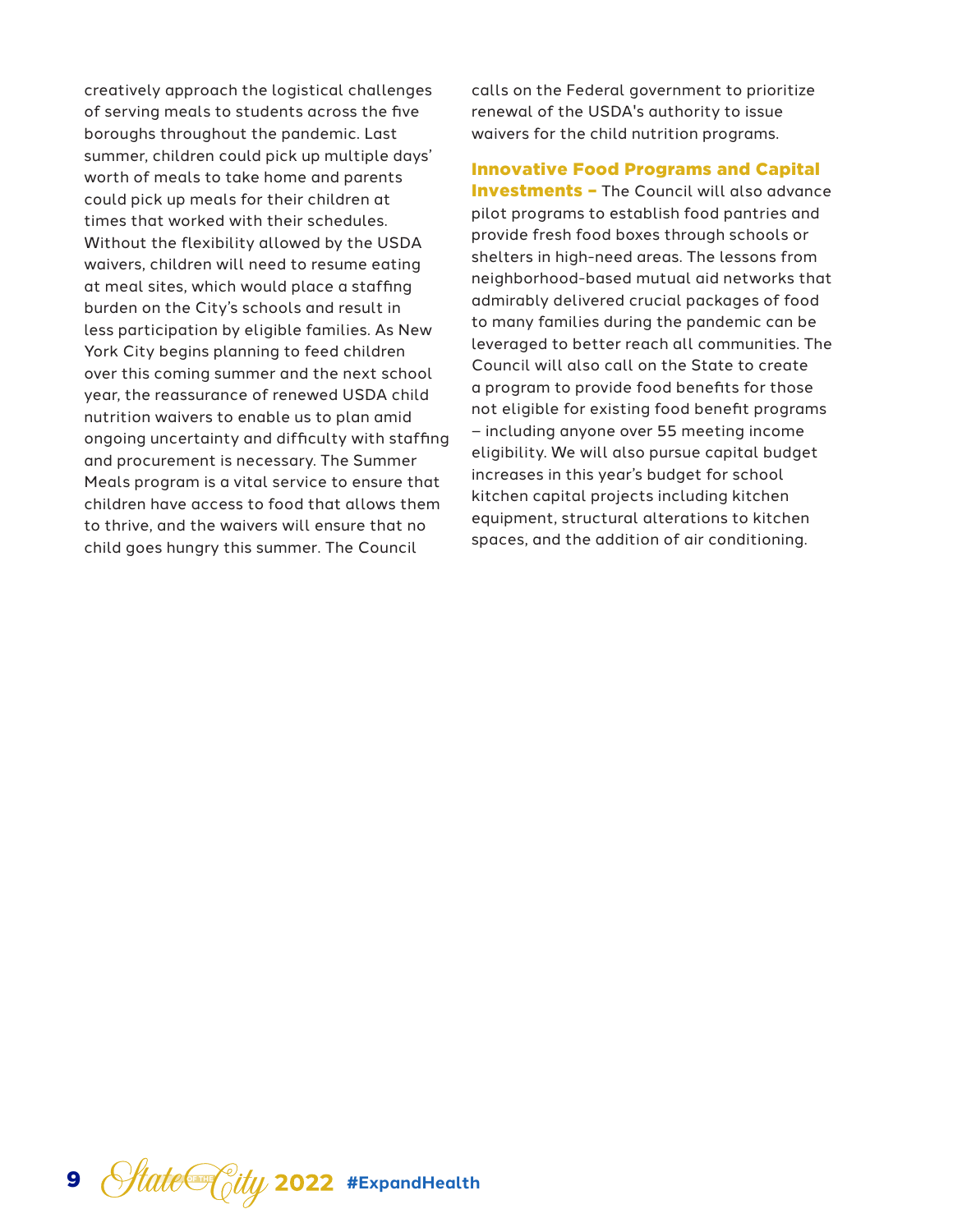# LEVEL OF UNMET FOOD NEEDS BY NEIGHBORHOOD AND EMERGENCY FOOD ASSISTANCE PROGRAM LOCATIONS



#ExpandHealth 2022 *State* City 10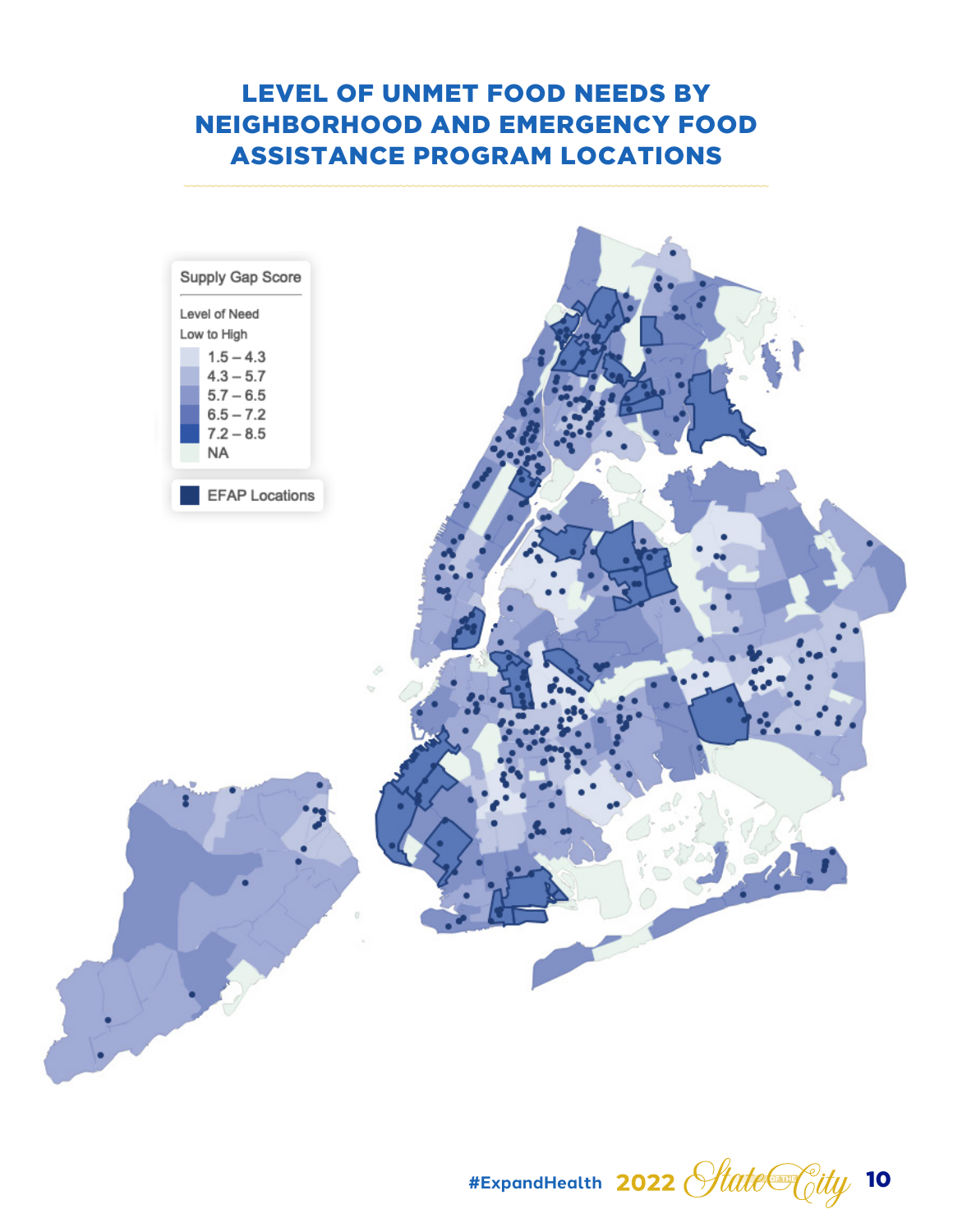### 5. Expanding Access to Parks and Recreational Space for Underserved **Communities**

Parks and recreational spaces were a lifeline for the health of New Yorkers and communities during the pandemic. Yet, there are significant inequities that limit the ability of many New Yorkers to benefit, especially in low-income neighborhoods and communities of color. The Council's Parks and Recreation Committee recently highlighted these disparities' impact on the health of New Yorkers. Areas with less access to parks had higher rates of death from COVID-19 and other negative health and safety outcomes. The City must expand access to parks and recreational spaces for neighborhoods that lack them.

**Safe Streets Open Spaces - The Council** will continue to push the City towards the \$3.1 billion budget investment in the Safe Streets program that was intended to expand open pedestrian spaces in neighborhoods. These can provide critical recreational spaces for neighborhoods with some of the worst health outcomes in Central and Southeast Brooklyn,

Southeast Queens, and the Bronx that lack open streets and parks. The city knows how to develop innovative open-street recreational spaces, as evidenced by its proposal to transform the open street on 34th Avenue in Jackson Heights, Queens into a permanent linear park. The Administration's \$900 million commitment to the Safe Streets program addressed bike and bus lanes, but largely omitted an expansion of open pedestrian spaces.

New Micro-Parks and Green Spaces – The Council will advance the development of new micro-parks and green spaces in underserved neighborhoods through legislation that requires the City to identify vacant city-owned lots and underutilized spaces. This will focus on turning dead ends and underutilized city lots into places of refuge that can also have environmental benefits to protect communities from extreme climate events.

**Senior Programing in Parks - The Council** will pursue budget initiatives to ensure increased funding to providers that offer recreational programs for older adults in city parks.

11 *State* City 2022 #ExpandHealth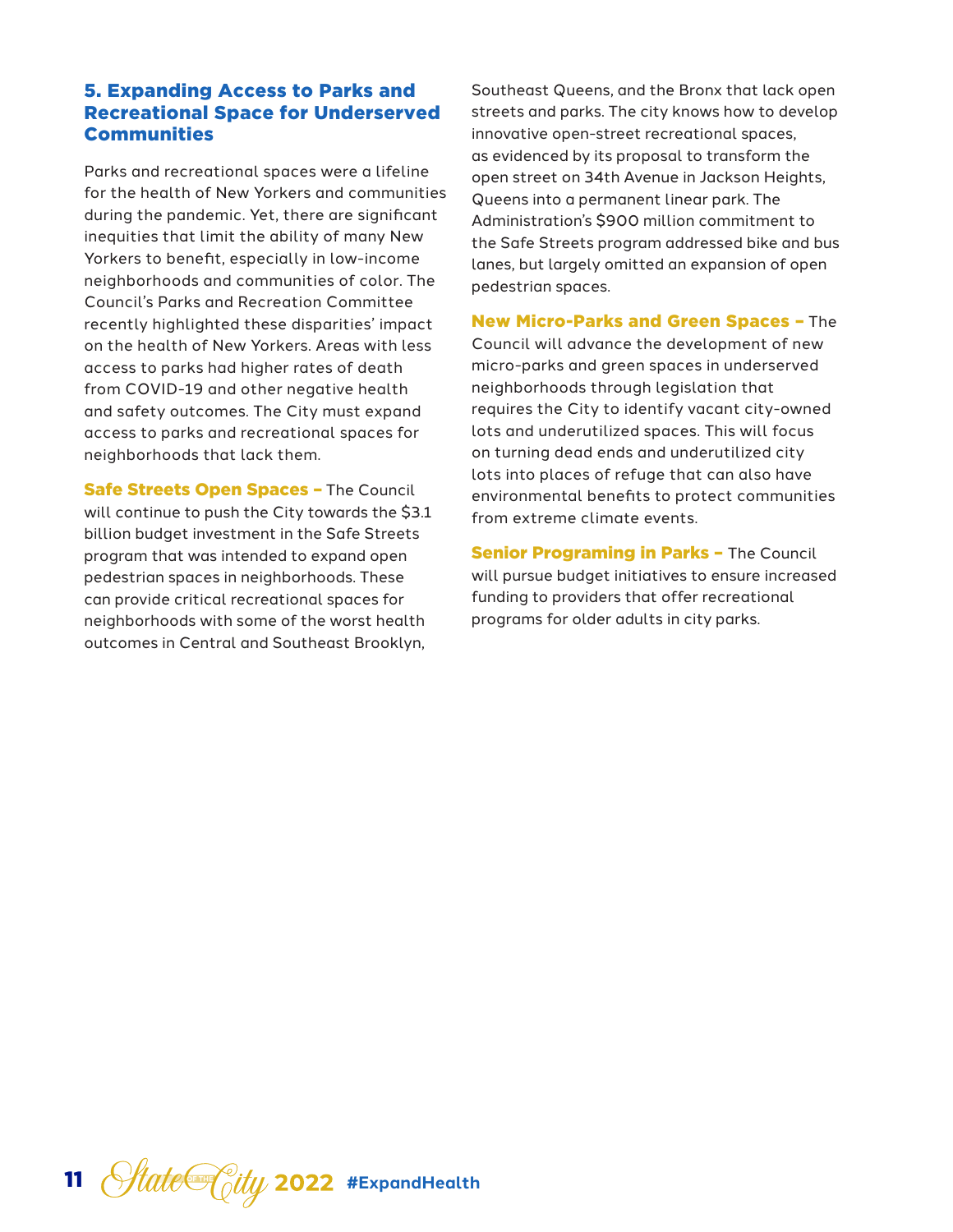# COVID DEATH RATES AND NEIGHBORHOODS WITH LEAST PARK ACCESS



Source: Census ACS Table, NYC Parks, NYC DOHMH

#ExpandHealth 2022 *Hate<sup>C</sup>oity* 12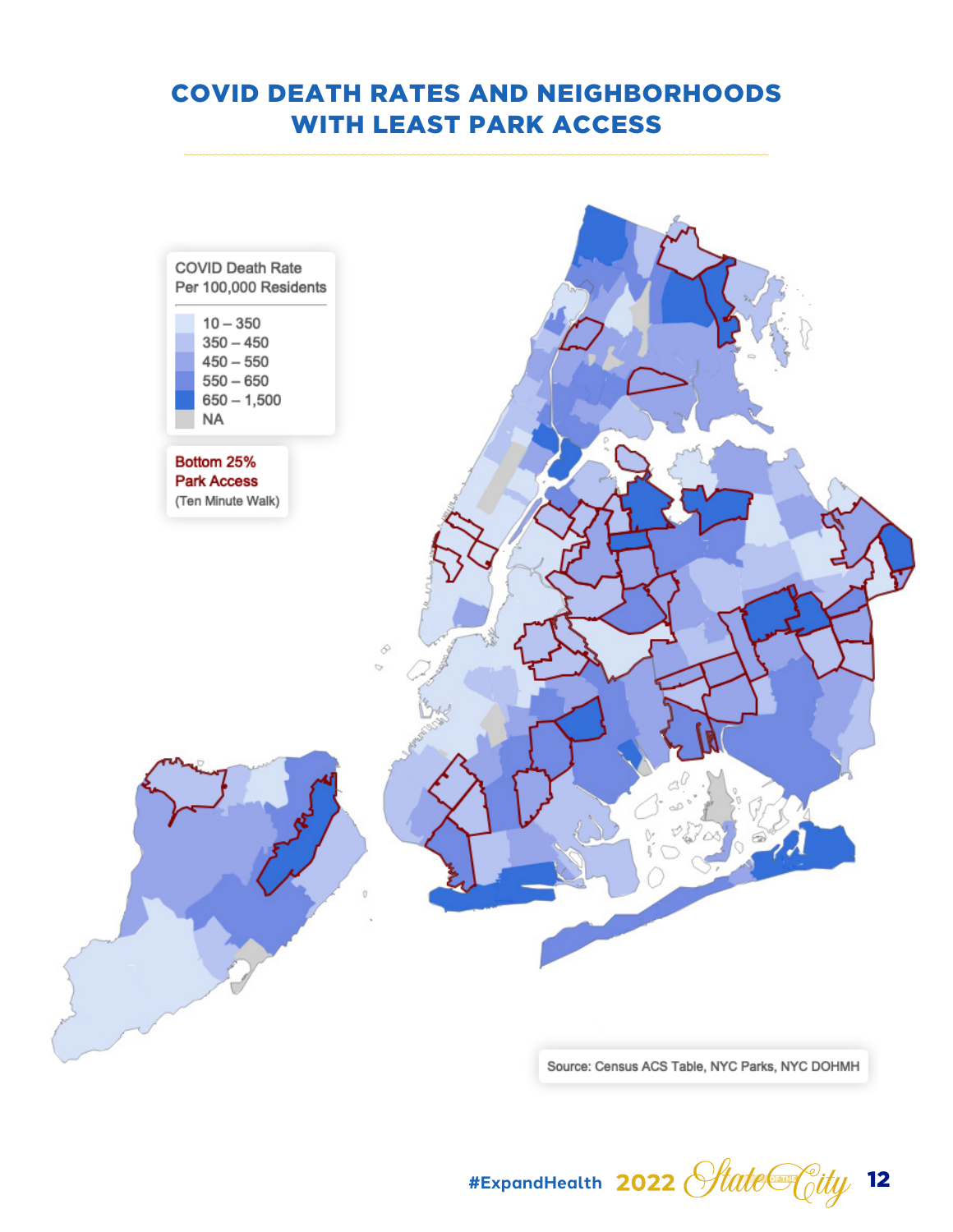# EXPANDING **OPPORTUNITY**

## 1. Investing in our Youth

Year-Round Youth Employment and Development Programs – Ensuring yearround youth employment is critical for youth to become independent, successful adults, and the Council calls for more than \$57 million for these programs. Over the past few years, the Council has been a strong advocate for youth opportunity, securing additional slots for the Summer Youth Employment Program (SYEP) and making the program the largest it has ever been. The Council urges the Administration to invest an additional \$43.2 million to expand core youth employment programs such as Work Learn Grow (WLG) and Advance & Learn to more closely match SYEP slots. WLG helps participants build work skills and aptitude by launching them into the diverse work opportunities available through direct exposure and access to paid workforce programs. WLG should be funded to cover an additional 9,800 slots for Fiscal 2023 above the baseline of 2,200 slots, and going forward, WLG should be ultimately funded to support approximately 30 percent of SYEP participants. Additional funding of \$13.9 million for Advance & Earn will assist approximately 1,000 disconnected young adults who are currently not working nor in school to find year-round jobs. Investing in these services now will have long-term benefits not only for individuals, but for the City as a whole.

#### Weekend Recreational Programs –

The Department of Youth and Community Development (DYCD) in partnership with multiple City agencies and community-based organizations provide free, recreational programming to youth in communities that are disproportionately impacted by the criminal justice system. Programming includes organized sports, dancing, music, and special guest lectures that typically occur during out-of-school hours to keep youth engaged in

constructive activities. Services are provided in all five boroughs on Saturday nights for youth ages 11-18. The goal of the program is to offer engaging activities in safe spaces during the hours when risk of youth-involved violence is at its highest. The Council urges the administration to further the investment with additional funding of \$5 million annually to support the program.

#### Support for English Language Learners

– English Language Learners mirror the rich diversity of New York City, and it remains a Council priority to provide ELLs with the appropriate support they need to succeed academically. In 2019, only nine percent of ELLs were proficient in reading and 19 percent of ELLs were proficient in math. The Council urges the Administration to invest \$12 million to support the hiring of 120 ELL Instructional Specialists at DOE schools with high ELL populations.

## 2. Supporting Economic Opportunity and Mobility

CUNY Reconnect – The pursuit of a higher education is one of many possible paths to economic equity and mobility, but the road to acquiring a degree for working New Yorkers is a challenge. The Council is developing a Citywide program to re-engage the 700,000 workingage New Yorkers with some college credits to return to CUNY so they can continue earning a degree that helps them advance their careers. It can reach thousands of New Yorkers of color, particularly Black and Latina young women who disproportionately fall into this category, to increase their earning potential and boost their incomes. This will power the City's economic recovery from the pandemic and increase equity. The City must recognize the unique challenges that returning adult students face, and invest in reforms such as financial aid, scholarships, childcare services, pre-enrollment counseling and flexible scheduling options that make returning to college more convenient.

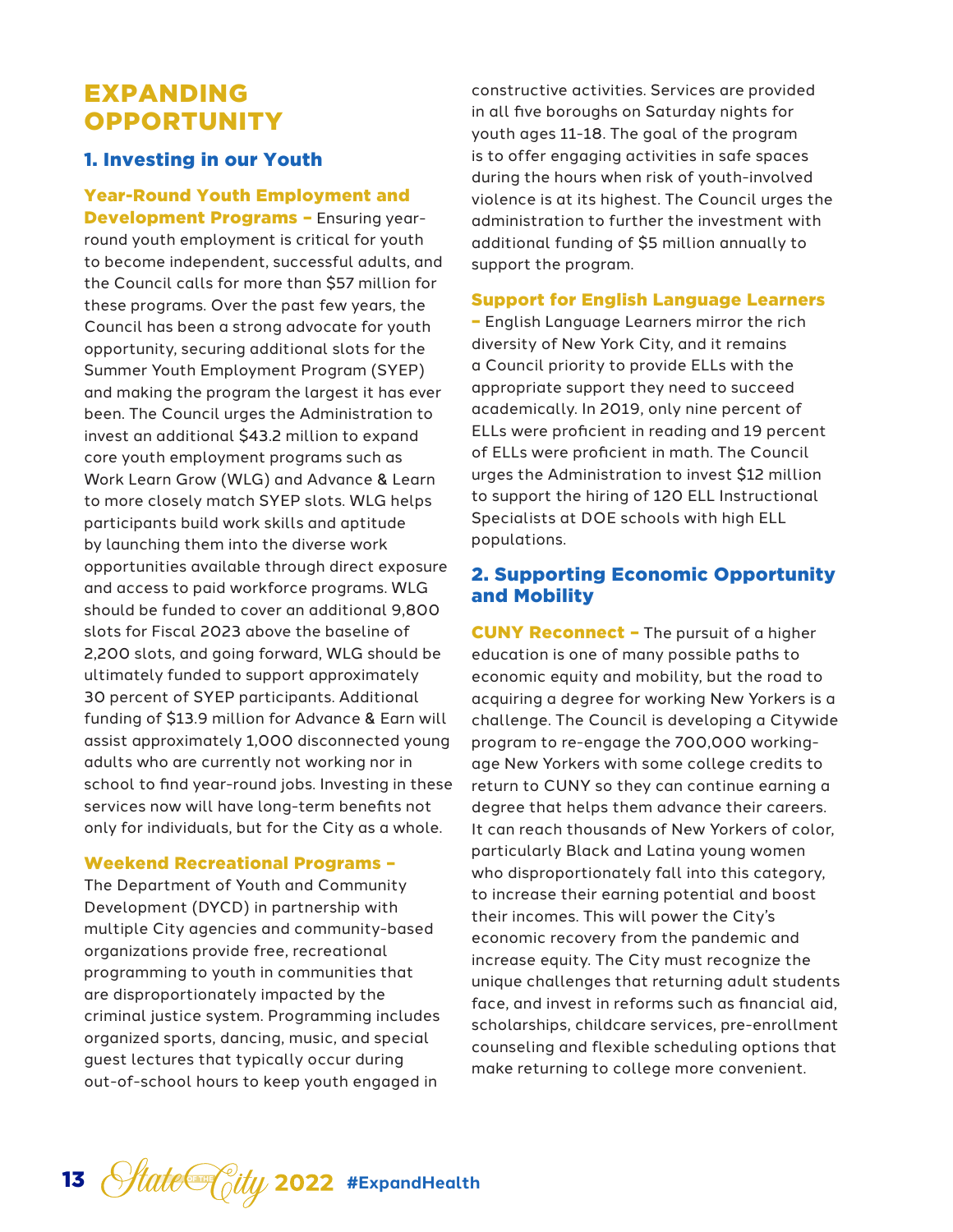#### Civil Service Career Opportunities – Access to civil service careers has long been a pathway to economic stability for New Yorkers. Therefore, improving access can provide opportunities for economic stability and mobility to New Yorkers who traditionally face obstacles.

The Council will purse legislation to require the Department of Citywide Administrative Services (DCAS) to offer civil service exams at the Department of Correction (DOC) and Administration for Children Services (ACS) facilities. This legislation will also require DCAS to work with providers to implement programming at facilities for Civil Service exam preparation, including at ACS juvenile justice facilities, and to require DCAS and the Mayor's Office of Criminal Justice to work with reentry groups to provide information about upcoming civil service exam opportunities. The legislation will also call on the State to provide civil service exam assistance to those in New York State Department of Corrections and Community Supervision facilities.

In addition, the Council will pursue legislation to require DCAS to develop a Civil Service Ambassador program whereby current civil servants travel to schools, ACS foster and juvenile justice facilities, Department of Homeless Services facilities and supportive housing sites to give presentations on the benefits and pathways to joining the civil service. These presentations should also provide comprehensive information on steps involved in taking the test and how subsequent employment offers work. This would also include awareness of mental health and social work programs at CUNY schools and social work civil service pathways to match the increasing need for mental health counselors across the city.

The Council efforts will likewise extend to requiring that DCAS do more recruitment for their Public Service Corps program and track the demographic information of applicants and graduates of the program.

## 3. Expanding Accessibility for New Yorkers Facing Barriers

## Closing the Digital Divide – The

pandemic's shift to a reliance on technology was not an easy transition for many, including those with disabilities, public school students, and older adults, who lacked access to devices and broadband. Nearly a third of New York City households lack broadband access at home. The Council will focus its efforts to break down these barriers, working with relevant agencies and non-governmental partners – whether through donated device programs, expanded use of assistive technology, affordable broadband access, or digital literacy programs.

The Council will pursue legislation to require the Department of Information Technology and Telecommunications (DoITT), in partnership with relevant agencies, including DFTA, and organizations, to establish a telehealth pilot for seniors. This would include providing seniors with health tracking equipment, an iPad or laptop, internet and telehealth access. This would also require DFTA to provide necessary training and technical support.

The Council will also require DoITT to establish a digital literacy program targeted at older New Yorkers (50+). Included in this training should be information on how to use telehealth, Senior Planet, social media, calendars, ACCESS NYC and benefit applications, online frauds/scams, job/career assistance and other programs and apps. The Council would also ensure that this program is available in at least the ten recognized City languages.

#### Accessibility for New Yorkers with

**Disabilities - When compared to other New** Yorkers, the nearly one million New Yorkers with disabilities have higher rates of unemployment and underemployment. They have to be a priority, and we must leverage shifts in the employment landscape to support their access

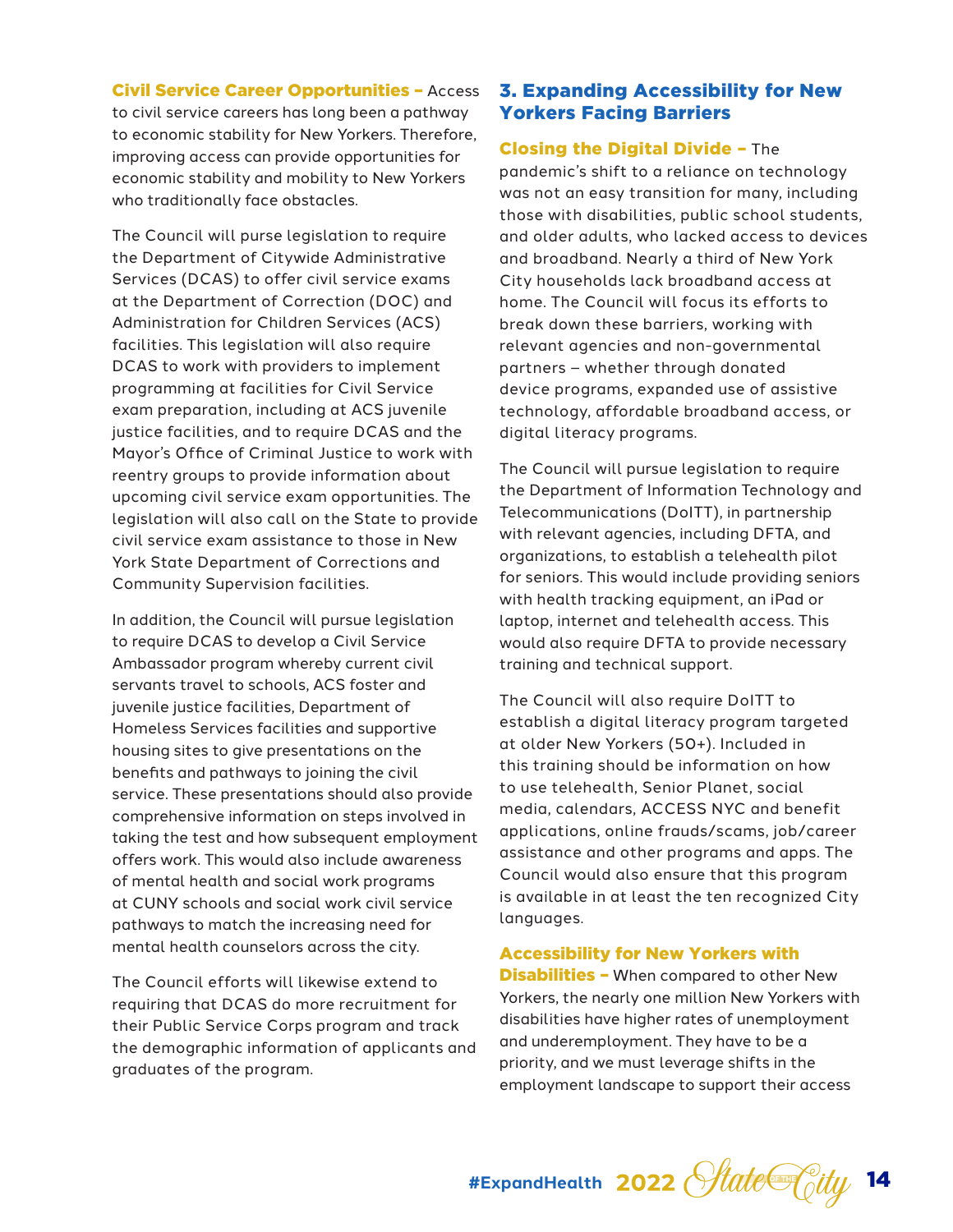to opportunity to ensure an inclusive recovery. COVID-19 demonstrated the possibilities for remote work and other creative work environments that could be of immense value to these efforts. The Council will explore local laws and programs to advance employment for individuals with disabilities, including those that encourage businesses to create more accessible workplaces.

Specifically, the Council will pursue legislation to require the Mayor's Office for People with Disabilities (MOPD) and individual agencies to develop and submit a five-year accessibility plan, focused on making New York City accessible in a comprehensive and holistic way. Accessibility plans would include budgetary allocations, prioritization, and timelines for implementation by each agency. Such legislation would also include a council of stakeholders that meet on a regular basis to ensure accountability and success in implementation.

The Council will also pursue legislation to require MOPD and Small Business Services (SBS) to conduct a large-scale employment campaign for individuals with disabilities. Such a campaign would be directed at private and city employers, and would posit MOPD and SBS as resources to meet the needs of both employees and employers in building a more equitable and inclusive workforce.

#### Language Access for New Yorkers -

Language access remains another fundamental barrier for 1.8 million New Yorkers with limited English proficiency. Despite our city having the greatest language diversity in the world, we have insufficient translation services. It blocks access to key city services and opportunities. And it hurts small businesses that are penalized for being out-of-compliance with City rules that aren't in their languages.

The Council calls on the Administration to include \$5 million in the upcoming budget to expand language access in three ways: increasing access to language services in city agencies; improving the quality of translation by creating a Community Interpreter Bank; and providing employment and business opportunities for immigrant communities by developing worker-owned translation cooperatives. This would ensure that mental health outreach campaigns are conducted in other languages and are culturally competent, and small business aren't needlessly penalized because of language barriers.

The Council will also pursue legislation to require the City to produce more translated materials that help businesses comply with the City's rules, and legislation to enhance language access for regulatory inspections, including increased utilization of interpretation technologies or the acquisition of more bilingual staff.

15 *State* City 2022 #ExpandHealth